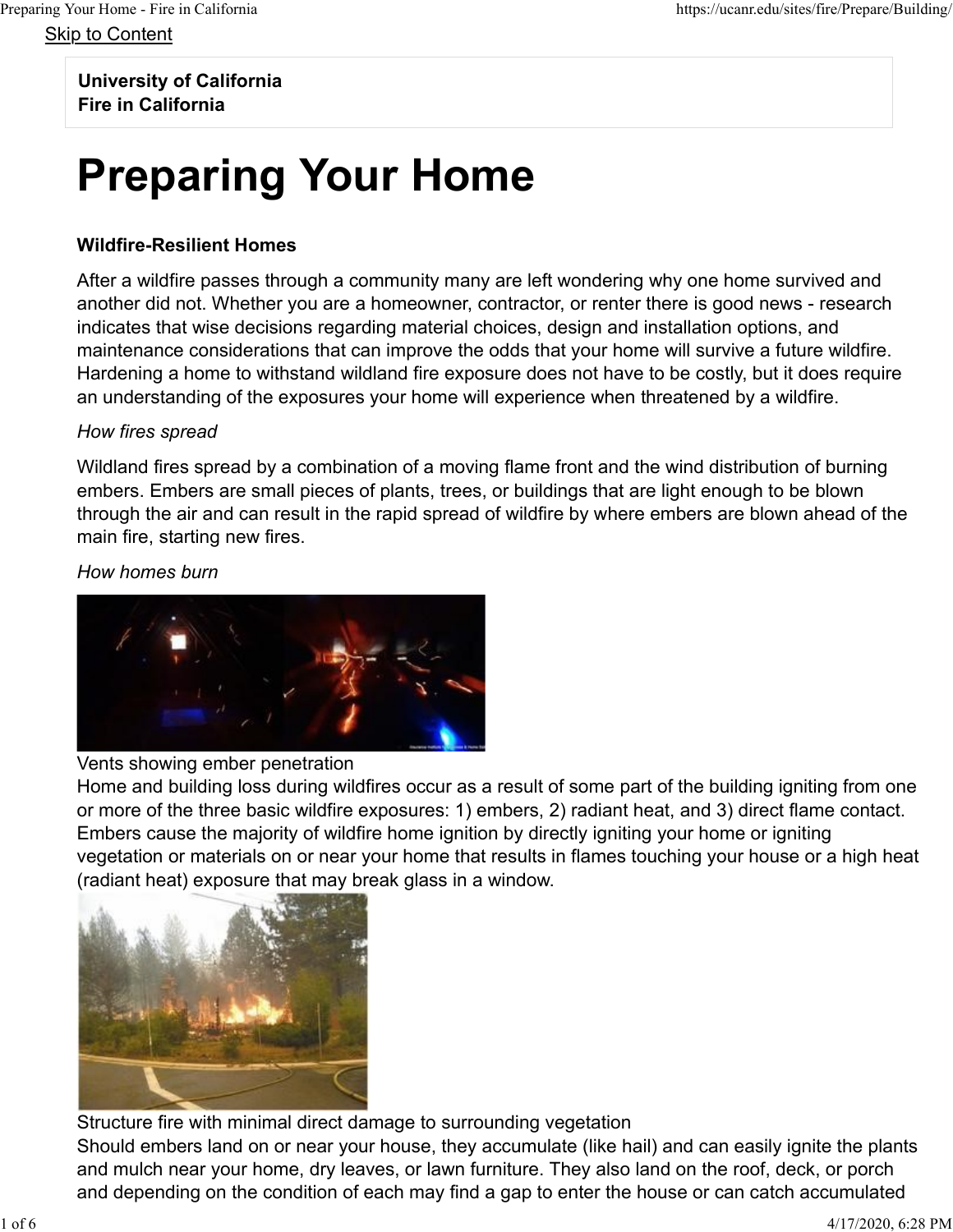dry leaves on fire. Very commonly embers enter the home or attic through a vent or open window. When embers enter the home or attic, they can easily ignite the contents of the house and the home will burn seeming from the inside out. When ember enter the house directly there is often little damage to the surrounding vegetation and many are left puzzled as to what caused the home to burn.

#### What you can do

Homes survive wildfire through a combination of: 1) careful landscape selection, placement, and maintenance, 2) awareness and management of combustible materials on the property (e.g. leaf litter or lawn furniture) during your fire season, and 3) incorporation of fire and ember resistant construction materials, installation details and maintenance. Use this checklist and the suggestions below to learn how to harden your home by reducing its vulnerability. Keep in mind that developing wildfire resilience is more than having a metal roof or stucco siding. Ember-resistant construction relies on awareness of seemingly small details that can make your home vulnerable to embers, in addition to building with appropriate materials, and regular home and property maintenance.

The following table summarizes the vulnerabilities of your home and recommended action you can take to address them. The each of the components of the home are prioritized to offer some general guidance; however, each situation is unique. If your neighbor's house is close to you the lower priority items increase in their importance because of the potential that your neighbor's home can catch on fire and send embers to your house or provide a high and extended radiant heat exposure overwhelming your home. materials, installation details and maintenance. Use this <u>checklist</u> and the suggestion and the suggestion of the summate in more than having a metal roof studience in more than the summate in the more than the more than

## **Priorities**

| seemingly small details that can make your home vulnerable to embers, in addition to building with<br>appropriate materials, and regular home and property maintenance.                                                                                                                                                                                                                                                                                                                                                                                           |                                                                                                                                                                                                                                                                                                                                                                                                                                                                                                                       |  |  |  |
|-------------------------------------------------------------------------------------------------------------------------------------------------------------------------------------------------------------------------------------------------------------------------------------------------------------------------------------------------------------------------------------------------------------------------------------------------------------------------------------------------------------------------------------------------------------------|-----------------------------------------------------------------------------------------------------------------------------------------------------------------------------------------------------------------------------------------------------------------------------------------------------------------------------------------------------------------------------------------------------------------------------------------------------------------------------------------------------------------------|--|--|--|
| The following table summarizes the vulnerabilities of your home and recommended action you can<br>take to address them. The each of the components of the home are prioritized to offer some general<br>guidance; however, each situation is unique. If your neighbor's house is close to you the lower priority<br>items increase in their importance because of the potential that your neighbor's home can catch on<br>fire and send embers to your house or provide a high and extended radiant heat exposure<br>overwhelming your home.<br><b>Priorities</b> |                                                                                                                                                                                                                                                                                                                                                                                                                                                                                                                       |  |  |  |
|                                                                                                                                                                                                                                                                                                                                                                                                                                                                                                                                                                   |                                                                                                                                                                                                                                                                                                                                                                                                                                                                                                                       |  |  |  |
| Because your roof a large<br>horizontal surface, the roof is<br>arguably the most vulnerable<br>component of your home. The job<br>of the roof is to protect the house<br>from sun, rain, and during fire, from<br>embers. Complex roofs, where the<br>roof meets vertical walls and/or<br>includes dormers present<br>additional vulnerabilities.                                                                                                                                                                                                                | Use materials with a Class A fire rating.<br>Carefully follow the manufacturers<br>installation instructions because some<br>roof coverings need additional protection<br>to meet the Class A requirements.<br><b>Common Class A fire-rated materials</b><br>include asphalt composition shingles, tile,<br>and steel. Install with a metal drip edge<br>at the roof edge. Clean out and maintain<br>gutters. Plug gaps between the roof<br>covering and sheathing. Maintain your<br>roof and replace when necessary. |  |  |  |
|                                                                                                                                                                                                                                                                                                                                                                                                                                                                                                                                                                   |                                                                                                                                                                                                                                                                                                                                                                                                                                                                                                                       |  |  |  |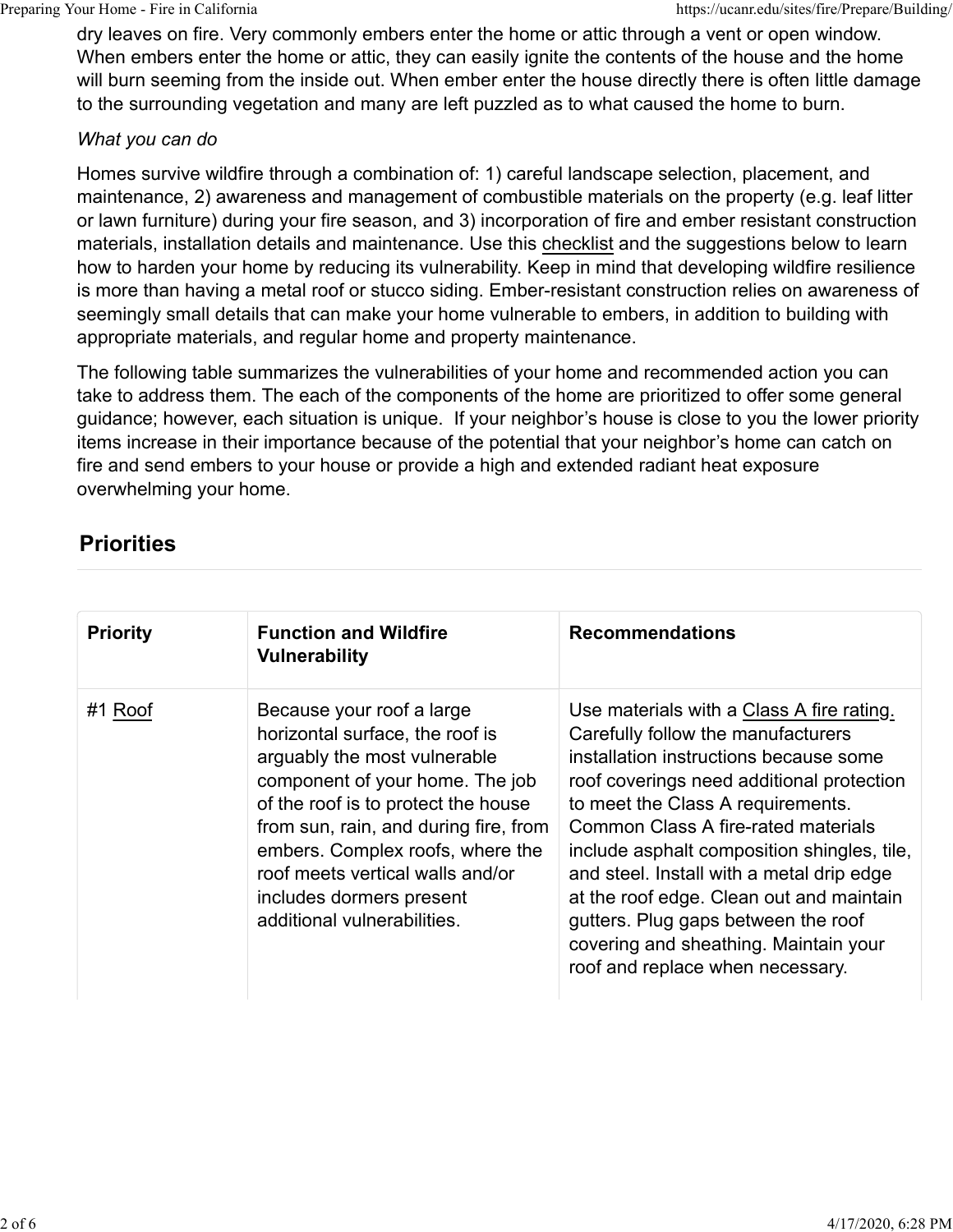The Prince of the Section of the Section of the Section of the Section of the Section of the Section of the Section of the Section of the Section of the Section of the Secape that can lead to moisture functions. Vents allow for air circulation to reduce the heat in your attic and allow moisture to escape that can lead to moisture degradation issues over time. Embers can easily slip through foundation, roof, or attic vents. Once inside, embers can ignite debris and items stored inside the house.

Move combustible items away from vents both inside and outside the house.

Replace 1/4" mesh vents with 1/8" mesh or install vents that meet new ember and flame resistant requirements. Regularly check vents and remove materials that may plug vent openings.

Prepare temporary plywood vent covers to install prior to the approach of a wildfire, if you have sufficient preparation time. Or consider using metal tape to temporarily seal up vents from the inside of the house.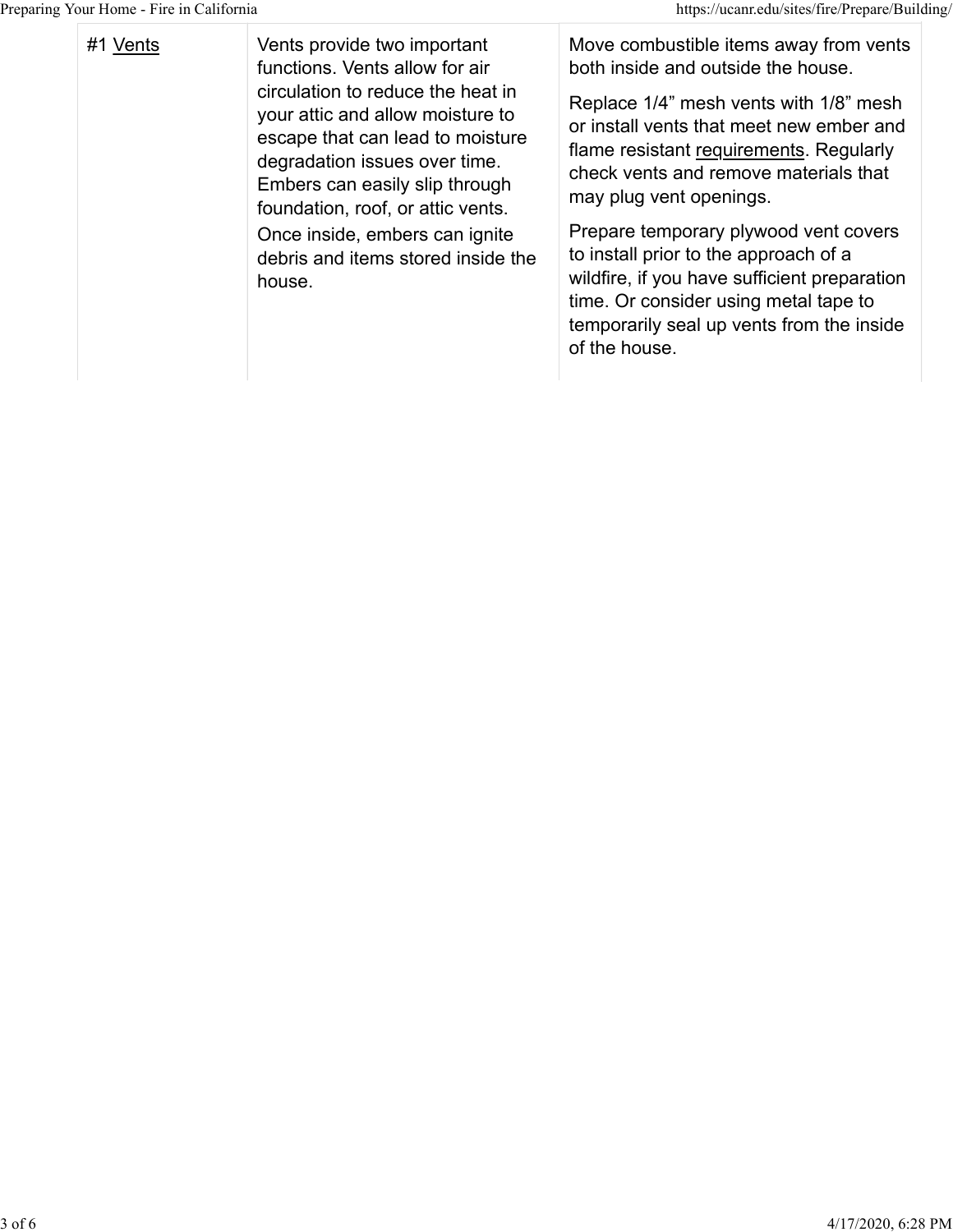The Prince of Home Prince in California<br>
#1 <u>Vegetation</u><br>
All plants can burn during a<br>
wildfire. Placement of landscaping<br>
vegetation and combustible mulch<br>
immediately around your home,<br>
and under windows, eaves, and wildfire. Placement of landscaping vegetation and combustible mulch immediately around your home, and under windows, eaves, and vents can provide a way for fire to enter the home. Embers can easily be blown across a green lawn and ignite vegetation adjacent to the house. Leaf litter and needles can accumulate in or on rooves, gutters, decks, porches, and next to the house.

> The same challenges apply to outbuildings, sheds, and detached garages. In addition to your home, vegetation management treatments should also be given to these structures using the same zone approach.

#### Home Ignition Zones:



Three home ignition zones

Zone 1. 0-5 feet. This is highest priority zone. Start with the house and work outwards by creating a 5-feet wide noncombustible zone around the entire house (and under the deck) to reduce the potential for an ignition by wind-blown embers. If ignited, these materials will result in a direct flame contact to the house. Use hardscape (pavers or crushed rock), maintained lawn, or lowcut grass. Cut tree branches that overhang the house.

Zone 2. 5-30 feet. Lean and green zone. The goal is to reduce the intensity of the fire and potential for ember generation from the landscape. Trees and taller vegetation should be well-maintained separated from the house and each other. Remove vegetation under trees to prevent fire from climbing to the top of the trees. Prune mature trees up to 6-10

feet from the ground. Landscaping in this area should include low growing, open structured, less resinous, higher moisture content plants.

Zone 3. 30-100 feet or property line. Reduced fuel zone. The goal is to interrupt the fire and keep flames on the ground. Remove or dispose of tree needles or leaves, remove dead trees, thin out small trees and shrubs creating islands of vegetation, limb and prune mature trees up to 6-10 feet. Thin mature trees so that canopies do not touch.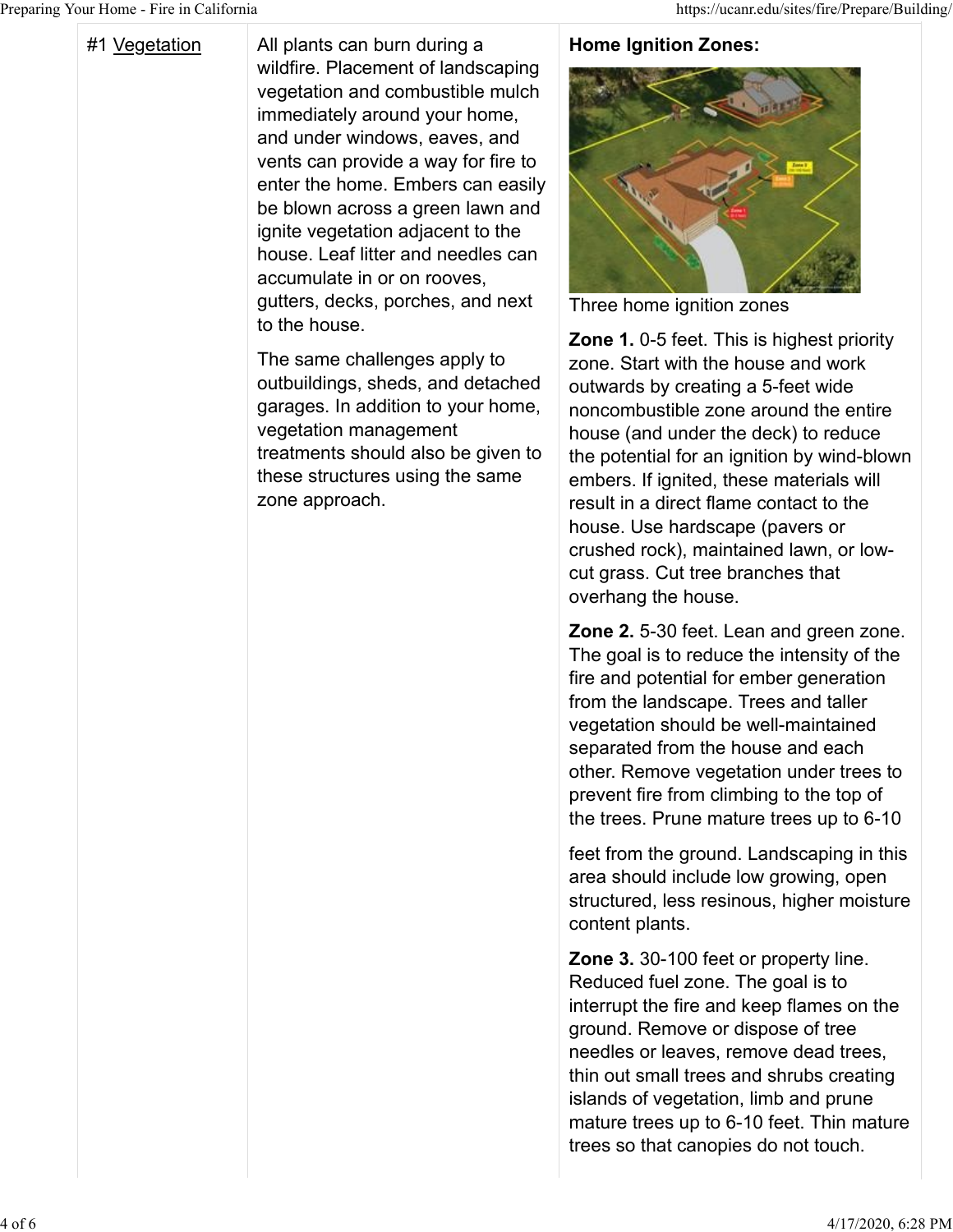| g Your Home - Fire in California |                                                                                                                                                                                                                                                                                                                                                                                                                                                                                                                         | https://ucanr.edu/sites/fire/Prepare/Building/                                                                                                                                                                                                                                                                                                                                                                                                                                                                                                                                                                                                                                                                                                                                                 |
|----------------------------------|-------------------------------------------------------------------------------------------------------------------------------------------------------------------------------------------------------------------------------------------------------------------------------------------------------------------------------------------------------------------------------------------------------------------------------------------------------------------------------------------------------------------------|------------------------------------------------------------------------------------------------------------------------------------------------------------------------------------------------------------------------------------------------------------------------------------------------------------------------------------------------------------------------------------------------------------------------------------------------------------------------------------------------------------------------------------------------------------------------------------------------------------------------------------------------------------------------------------------------------------------------------------------------------------------------------------------------|
| #2 Decks                         | Decks are vulnerable to fires from<br>embers igniting vegetation or<br>stored materials igniting below the<br>deck or ignition of the top of the<br>deck. Leaves and needles can<br>build up in gaps between deck<br>boards, creating targets for embers<br>to ignite. On top of decks embers<br>can also land wood furniture, door<br>mats, brooms, umbrellas, or plants<br>that are easily ignitable.<br>If the deck ignites, it will provide a<br>flame exposure to either the<br>exterior wall and under-eave area. | Clean and maintain the deck by<br>removing debris that can accumulate on<br>the deck and in the between deck board<br>gaps. Do not store combustible materials<br>under the deck.<br>Before evacuating bring combustible<br>door mats, brooms and furniture<br>cushions inside. Move deck furniture off<br>the deck. Move bar-b-que propane tanks<br>away from the house.<br>For new deck installation, when non-fire<br>retardant treated wood is used:<br>• Increase the gap between deck<br>boards from 1/8 inch to 1/4 inch.<br>• Increasing joist spacing from 16<br>inches to 24 inches.<br>• Applying a foil-faced self-adhering<br>adhesive flashing tape (foil-faced<br>bitumen tape) on the top of each joist.<br>Foil tape should extend down each<br>side of the joist 2-3 inches. |
| #3 Windows                       | As a fire approaches, close all<br>windows and skylights to prevent<br>ember entry.<br>The glass is the most vulnerable<br>part of the window. Multi-pane<br>tempered glass is best because it<br>distributes the heat load and<br>provides a second layer of<br>protection if the first pane fails.<br>Larger windows are more<br>vulnerable than smaller windows.<br>For vinyl windows confirm there is<br>a vertical or horizonal<br>reinforcement bar.                                                              | Install or upgrade to multi-pane tempered<br>glass windows.<br>Remove vegetation immediately outside<br>of the windows.<br>When a neighboring home or building is<br>within 30 feet of your home; consider<br>installing noncombustible shutters to<br>close upon evacuation or cover your<br>windows with temporary plywood covers<br>prior to evacuating.                                                                                                                                                                                                                                                                                                                                                                                                                                    |